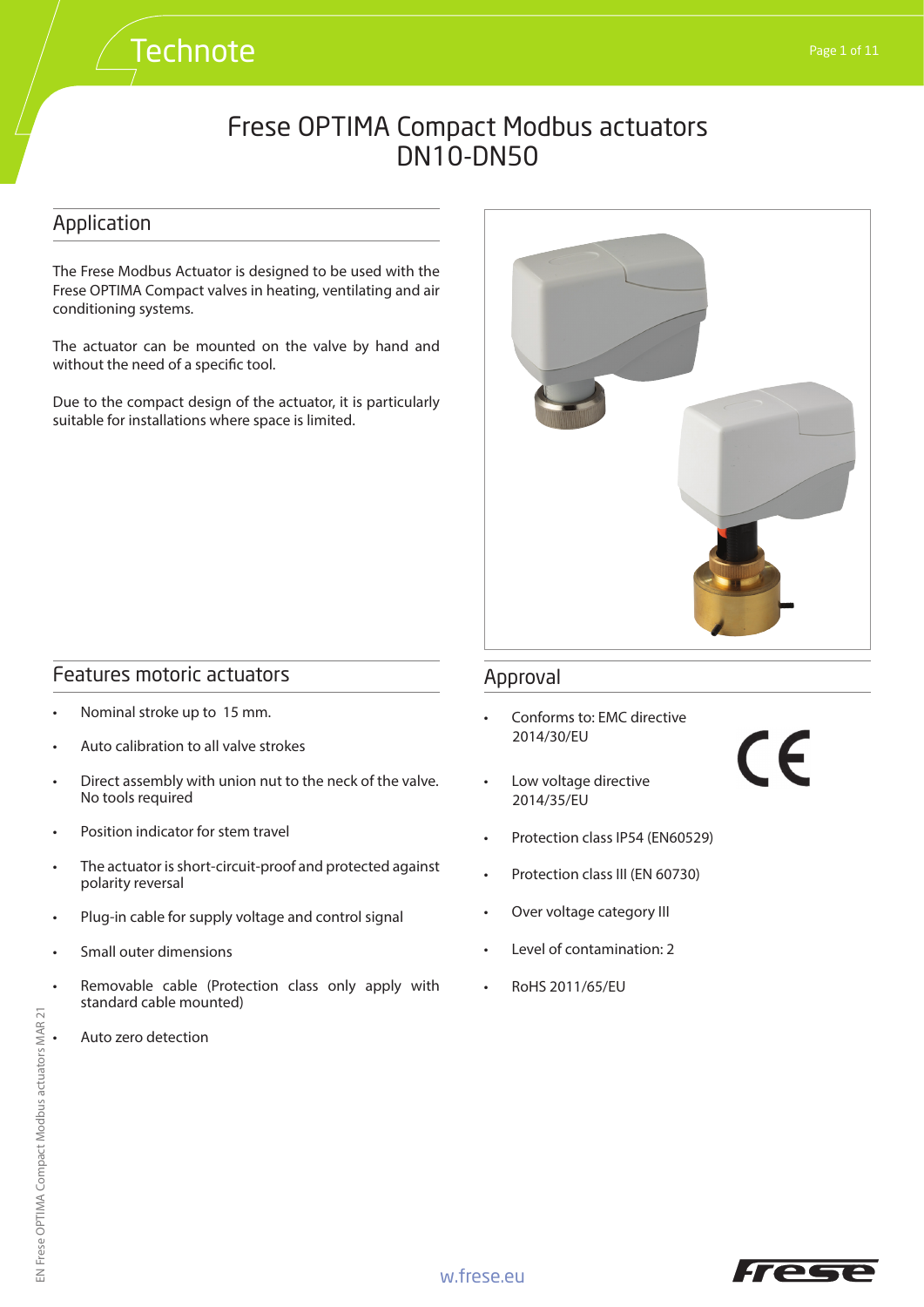### Technical data motoric actuators

**Technote** 

| <b>Supply voltage:</b>     | See "Types and Operation<br>Data"            |
|----------------------------|----------------------------------------------|
| <b>Protection class:</b>   | IP 54                                        |
| <b>Frequency:</b>          | 50/60 Hz                                     |
| Force:                     | 150N (DN10-DN32)                             |
|                            | 500N (DN40-DN50)                             |
| Stroke:                    | Max. 9 mm (DN10-DN32)                        |
|                            | Max 15 mm (DN40-DN50)                        |
| Noise level:               | Below 31 dBa                                 |
| <b>Ambient conditions:</b> | Temperature 0°C-50°C<br>Humidity 10-85% r.F. |
| <b>Cable length:</b>       | $1.5 \text{ m}$                              |
| Weight:                    | 338 g (53-1975/396 g (53-1977)               |



## Types and Operation Data

| Types   | <b>Valve</b><br>Dim. | Control<br>sianal | <b>Feedback</b><br>signal | <b>Running time</b><br>(50 Hz)  | <b>Supply</b><br>voltage | <b>Power</b><br><b>Consumption</b> | Swith on current                       |
|---------|----------------------|-------------------|---------------------------|---------------------------------|--------------------------|------------------------------------|----------------------------------------|
| 53-1975 | DN10-DN32            | <b>Modbus</b>     | 0-10V DC                  | $22 \frac{\text{s}}{\text{mm}}$ | AC/DC 24 V<br>$+/- 10\%$ | 2.2W<br>$(*4.2VA)$                 | $DC - 24 V: 5.0 A$<br>AC - 24 V; 7.2 A |
| 53-1977 | DN40-DN50            | <b>Modbus</b>     | 0-10V DC                  | $22 \frac{\text{s}}{\text{mm}}$ | AC/DC 24 V<br>$+/- 15%$  | 2.5 W<br>$(*4.8VA)$                | DC 24 V: 5.0 A<br>AC 24 V; 7.2 A       |

\*) Max consumption - for transformer sizing

### Dimensions [mm]



### Mounting actuators on OPTIMA Compact DN40-50

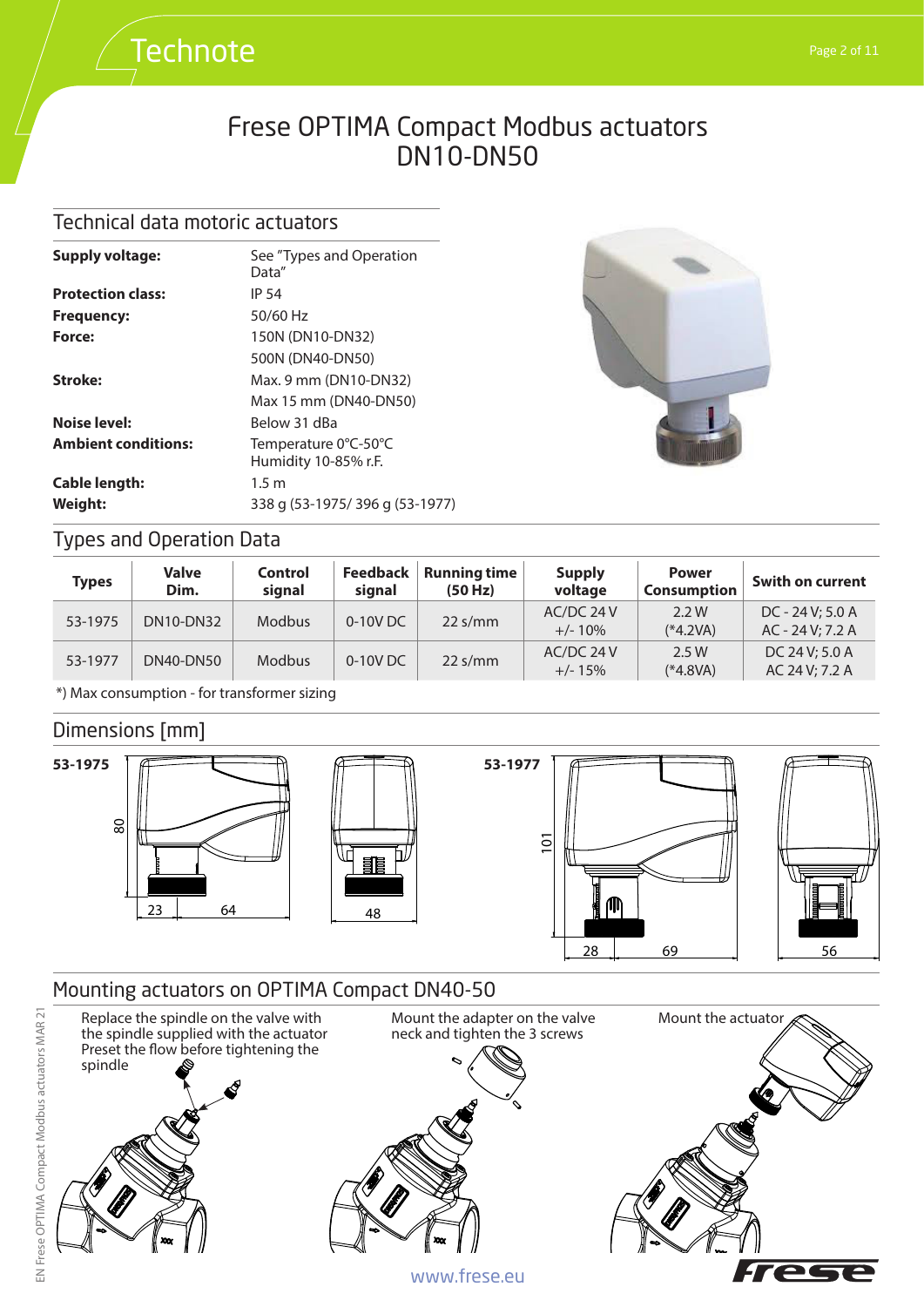### LED status indicators

**Technote** 



The status LED is located below the inspection cover under the terminal and indicates the operating state of the actuator.

The status LED is still visible when the inspection cover is closed.

**PLEASE NOTE: Delivery state:** The actuators are delivered from the factory in the assembly position (spindle fully retracted, valve open) and switches 1 to 8 in switch position OFF.

| <b>Description</b>                                                       |
|--------------------------------------------------------------------------|
| Normal operation                                                         |
| Mounting position switch position 0 (All switches 1 to 6 are set to OFF) |
| Initialization run                                                       |
| Modbus communication                                                     |
| Manual adjustment, valve closed                                          |
| Valve adaptation error                                                   |
| Operating voltage interrupted                                            |
|                                                                          |

## DIP switch settings

|                           | <b>DIP switch number</b> | <b>Function Off position</b>  | <b>Function On position</b> |
|---------------------------|--------------------------|-------------------------------|-----------------------------|
| $\neg \Box \Box$          |                          | $BIT 0 = 0$                   | $BIT 0 = 1$                 |
| $\overline{\phantom{0}}$  |                          | BIT $1 = 0$                   | $BIT 1 = 1$                 |
| $\sim$ $\blacksquare$     |                          | $BIT 2 = 0$                   | $BIT 2 = 1$                 |
| $\blacksquare$            |                          | $BIT 3 = 0$                   | $BIT 3 = 1$                 |
| $\circ \Box$              |                          | $BIT 4 = 0$                   | $BIT 4 = 1$                 |
| $\circ \blacksquare$      | 6                        | $BIT 5 = 0$                   | $BIT 5 = 1$                 |
| $\overline{\blacksquare}$ | $7*$                     | Baud rate default value       | Baud rate default value     |
| $\infty$                  | 8                        | Terminating resistor inactive | Terminating resistor active |

\*) Moving switch 7 back and forward for 1second resets the baud rate to 38400 8-N-2

DIP switches

| Switches 1 to 6:          | <b>BIT 5 [32]</b> | <b>BIT 4 [16]</b> | <b>BIT 3 [8]</b> | <b>BIT 2 [4]</b> | <b>BIT 1 [2]</b> | <b>BIT 0 [1]</b> | <b>Adress</b> |
|---------------------------|-------------------|-------------------|------------------|------------------|------------------|------------------|---------------|
| Modbus address<br>setting | 0                 | $\Omega$          | 0                |                  |                  |                  |               |
|                           | $\Omega$          | $\Omega$          | $\Omega$         | $\Omega$         |                  | 0                |               |
| The six switches          | <sup>0</sup>      | $\mathbf{0}$      | $\Omega$         | ∩                |                  |                  |               |
| are used to set           | $\Omega$          | $\Omega$          | $\Omega$         |                  | $\Omega$         | 0                | 4             |
| the address in            | $\Omega$          | $\Omega$          | $\Omega$         |                  |                  |                  |               |
| binary form.              | $\Omega$          | $\Omega$          | $\Omega$         |                  |                  | 0                | 6             |
| The valid address         | $\Omega$          | $\Omega$          | $\Omega$         |                  |                  |                  |               |
| range is 1 to 63.         | $\Omega$          | $\Omega$          |                  | $\Omega$         | $\Omega$         | $\Omega$         | 8             |
|                           | 0                 | $\Omega$          |                  | <sup>0</sup>     | <sup>0</sup>     |                  | 9             |
|                           | $\Omega$          | $\Omega$          |                  | $\Omega$         |                  | $\Omega$         | 10            |
|                           | <sup>0</sup>      | $\Omega$          |                  | n                |                  |                  | 11            |
|                           | $\Omega$          | $\Omega$          |                  |                  | $\Omega$         | $\Omega$         | 12            |
|                           |                   |                   |                  |                  |                  |                  |               |
|                           |                   |                   |                  |                  |                  |                  | 63            |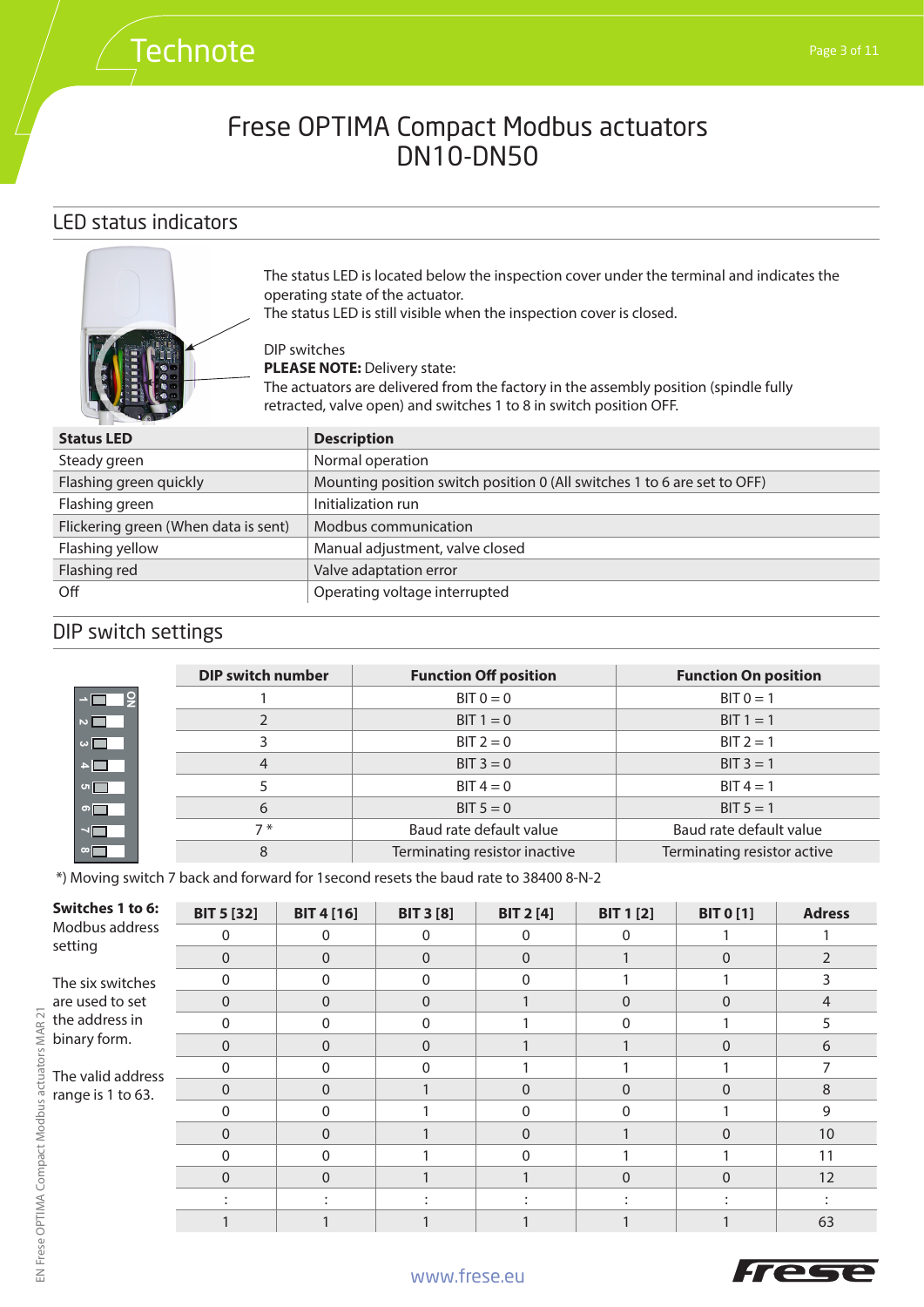### BUS communication

**Technote** 

| Interface                                | EIA-485 / RS-485                                                                |                        |  |  |
|------------------------------------------|---------------------------------------------------------------------------------|------------------------|--|--|
| Transmission type                        | Modbus RTU slave                                                                |                        |  |  |
| Supported baud rates                     | 9,600, 19,200, 38,400*, 57,600, 115,200 bps                                     |                        |  |  |
| Start/stop bits                          | 8N1, 8N2*, 8E1, 8E2, 8O1, 8O2                                                   |                        |  |  |
| Number of bus participants               | Up to 32 recommended, max. 64                                                   |                        |  |  |
| Bus load                                 | 1/8 unit load                                                                   |                        |  |  |
| Termination                              | Switchable in the device, 120 Ohm                                               |                        |  |  |
| Bias network                             | To be set in the master                                                         |                        |  |  |
| Recommended cable                        | Twisted-pair cable with shielding (characteristic<br>impedance approx. 120 ohm) |                        |  |  |
| For bus topology with 115,200 baud       | Recommended maximum cable length 500 m                                          |                        |  |  |
| For bus topology with 38,400/57,600 baud | Recommended maximum cable length 750 m                                          |                        |  |  |
| For bus topology with 9,600/19,200 baud  | Recommended maximum cable length 1000 m                                         |                        |  |  |
| Stub lines                               | Max. line length 2 m                                                            |                        |  |  |
|                                          | Code                                                                            | <b>Function</b>        |  |  |
|                                          | 0x03                                                                            | Read Holding Register  |  |  |
| Supported modbus function codes          | Write Holding Register<br>0x06                                                  |                        |  |  |
|                                          | <b>Read Holding Multiple</b><br>0x03                                            |                        |  |  |
|                                          | 0x10                                                                            | Write Holding Multiple |  |  |

\*) As-delivered condition

#### **Modbus topology**



### Baud rate changing

To change the baudrate, which defaults to 38400-8-N-2, registers 105, 106 and 107 can be written. After changing the settings, the actuator must either be powercycled (Turned off, then on), or register 138 be written with "5", to enable the new settings to become active.

| <b>Register address</b> | Data type | <b>Name</b>     | R/W | <b>Values</b>            |
|-------------------------|-----------|-----------------|-----|--------------------------|
|                         |           |                 |     | 0: default (38400,8,N,2) |
|                         |           |                 |     | 1:9600                   |
| 105                     |           | RS485 baud rate |     | 2:19200                  |
|                         | Uint16    |                 | R/W | 3:38400                  |
|                         |           |                 |     | 4:57600                  |
|                         |           |                 |     | 5:115200                 |
| 106                     | Uint16    | RS485 stop bits | R/W | 1, 2                     |
| 107                     | Uint16    |                 |     | $0:$ none                |
|                         |           | RS485 parity    | R/W | $1:$ equal               |
|                         |           |                 |     | 2: unequal               |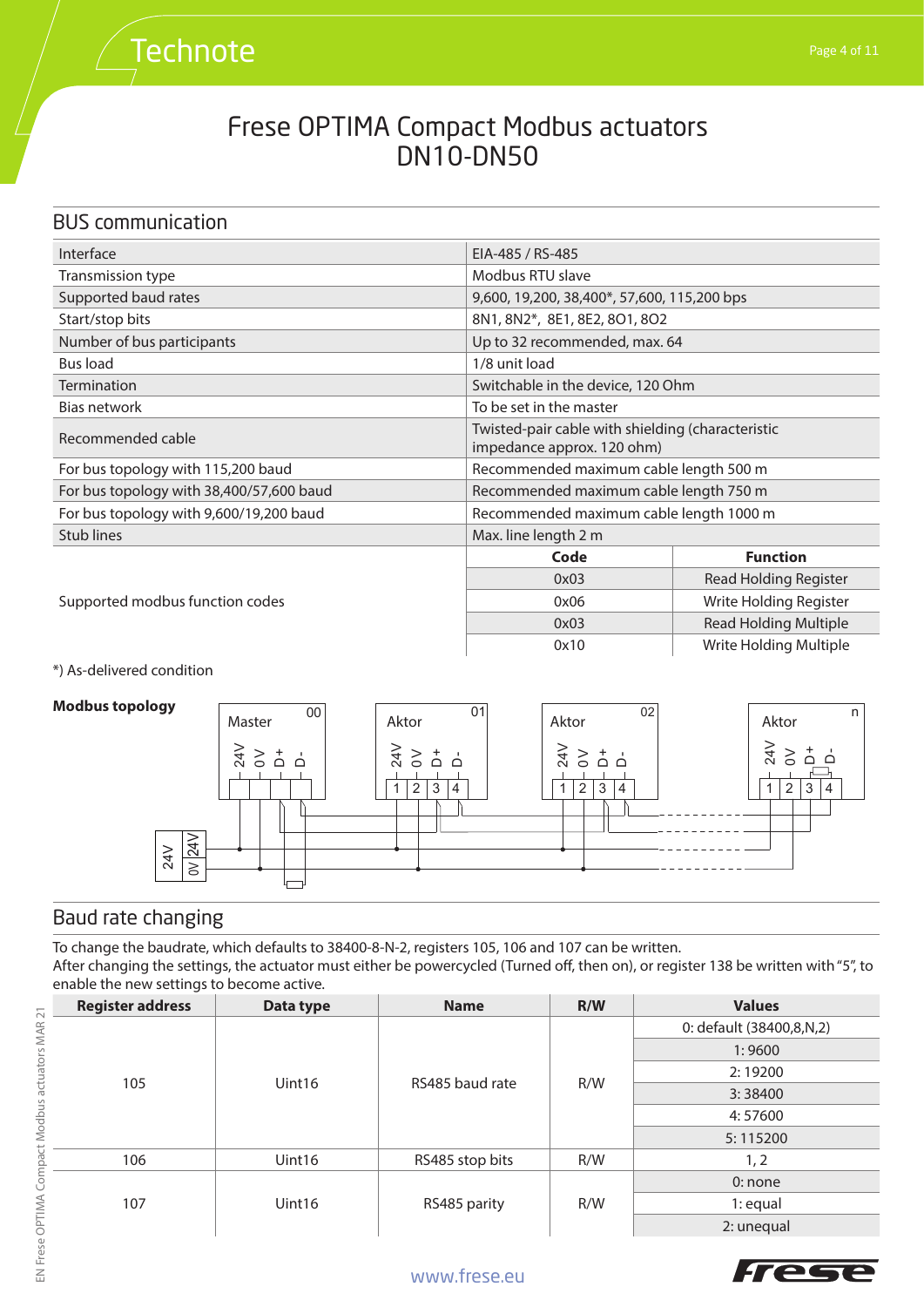### Connection diagram

**Technote** 

#### **Cable:**





### Commissioning actuator

Given that the Modbus-address has already been setup using the DIP-switches shown at page 3, these registers are needed to setup the Modbus communication.

As a default, the Modbus communication is 38400 baud, 8 databits, No parity, and 2 stopbits.

To select the needed communication, these registers must be setup (using 38400,8,N,2):

| <b>Register address</b> | Data type          | <b>Name</b>     | R/W | <b>Values</b>            |
|-------------------------|--------------------|-----------------|-----|--------------------------|
|                         |                    |                 |     | 0: default (38400,8,N,2) |
|                         |                    |                 |     | 1:9600                   |
| 105                     | Uint <sub>16</sub> | RS485 baud rate | R/W | 2:19200                  |
|                         |                    |                 |     | 3:38400                  |
|                         |                    |                 |     | 4:57600                  |
|                         |                    |                 |     | 5:115200                 |
| 106                     | Uint16             | RS485 stop bits | R/W | 1, 2                     |
|                         | Uint16             | RS485 parity    | R/W | 0: none                  |
| 107                     |                    |                 |     | $1:$ equal               |
|                         |                    |                 |     | 2:odd                    |
| 138                     | Uint16             | Command         | W   | 5 (Baud rate change *)   |

\*) Writing **5** in register 138 can be replaced by power cycling the actuator.

### Mounting positions





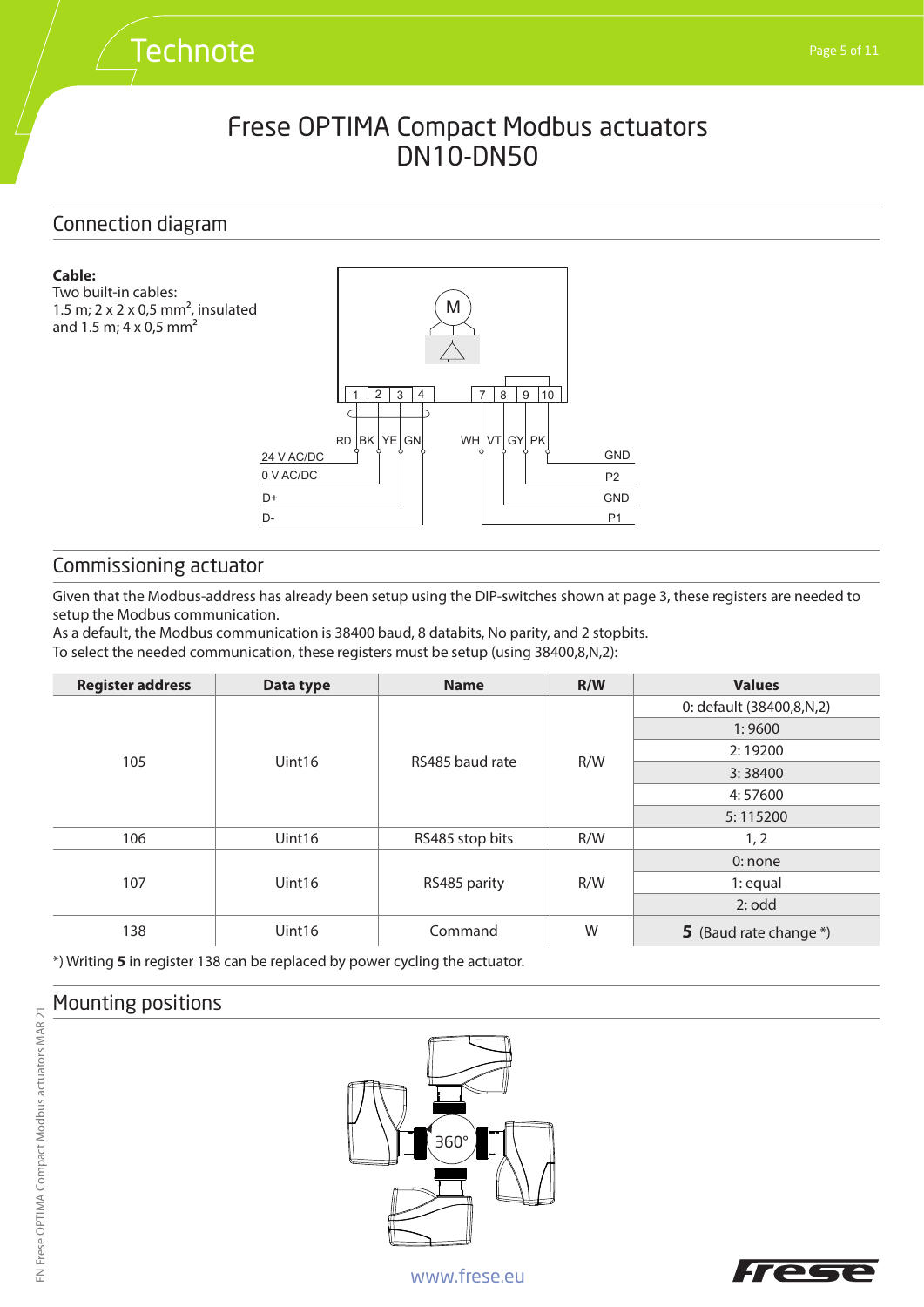## Applications example #1 - Valve selection

**Technote** 

#### **Example:**

#### **Select the valve for the flow range 100-575 l/h and control the flow from 0-100%**

Register 110: Select valve with the flow range 100-575 l/h - 2.5mm High from the tables on page 8. Register 400: Input signal can vary from 0-100% by the input signal from the BMS controller.

| <b>Register address</b> | Data type | <b>Name</b>                                | R/W | <b>Values</b>                                               |
|-------------------------|-----------|--------------------------------------------|-----|-------------------------------------------------------------|
| 110                     | Int16     | Valve selection                            | W   | 3 (OPTIMA Compact DN15-20<br>100-575 l/h)                   |
| 400                     | Uint16    | Volume flow setpoint<br>(actuating signal) | W   | 0-10000 (0-100% input signal from<br><b>BMS</b> controller) |

#### Applications example #2 - Remote flow limitation

#### **Example:**

#### **Select the valve for the flow range 100-575 l/h and limit the flow remotely to 345 l/h**

Register 110: Select valve with the flow range 100-575 l/h - 2.5mm High from the tables on page 5. Register 313: Reduce the stroke to  $345/575 = 60\%$ 

Register 400: Input signal can vary from 0-60% by the input signal from the BMS controller.

| <b>Register address</b> | Data type | <b>Name</b>                                | R/W | <b>Values</b>                                             |
|-------------------------|-----------|--------------------------------------------|-----|-----------------------------------------------------------|
| 110                     | Int16     | Valve selection                            | W   | 3 (OPTIMA Compact DN15-20<br>100-575 l/h)                 |
| 313                     | Uint16    | Nominal stroke limit in<br>$%$ max.        | W   | 6000(60%)                                                 |
| 400                     | Uint16    | Volume flow setpoint<br>(actuating signal) | R/W | 0-6000 (0-60% input signal from<br><b>BMS</b> controller) |

### Applications example #3 - Valve manual preset and remote flow limitation

#### **Example:**

#### **Select the valve for the flow range 100-575 l/h, manual presetting 3 (435 l/h) and limit the flow remotely to 348 l/h**

Register 110: Select valve with the flow range 100-575 l/h - 2.5mm High from the tables on page 5. Register 313: Reduce the stroke to 348/435 = 80% Register 400: Input signal can vary from 0-80% by the input signal from the BMS controller.

| <b>Register address</b> | Data type | <b>Name</b>                                | R/W | <b>Values</b>                                             |
|-------------------------|-----------|--------------------------------------------|-----|-----------------------------------------------------------|
| 110                     | Int16     | Valve selection                            | W   | 3 (OPTIMA Compact DN15-20<br>100-575 l/h)                 |
| 313                     | Uint16    | Nominal stroke limit in<br>$%$ max.        | W   | 8000 (80%)                                                |
| 400                     | Uint16    | Volume flow setpoint<br>(actuating signal) | W   | 0-8000 (0-80% input signal from<br><b>BMS</b> controller) |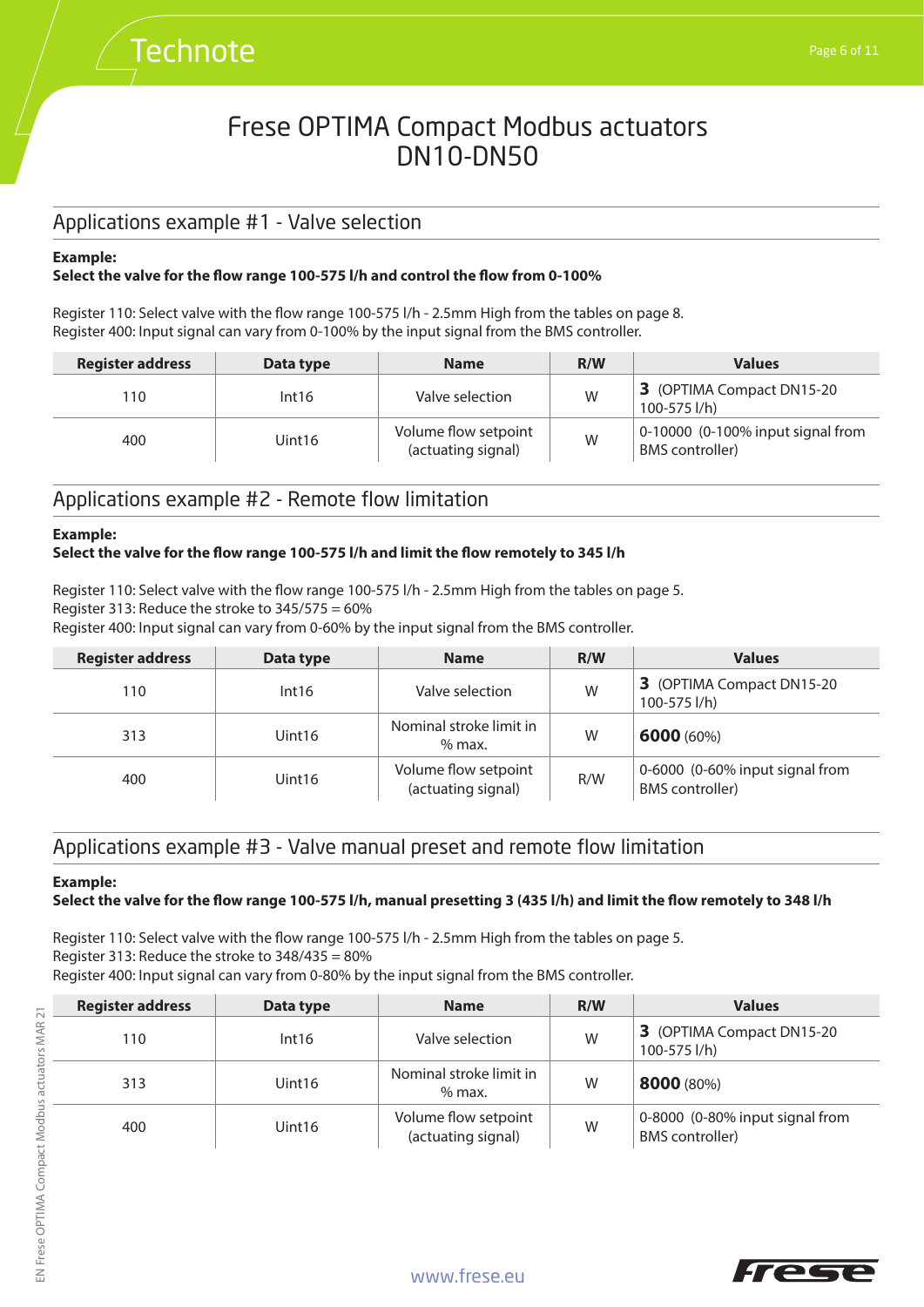### Applications example #4 - Installation of temperature sensors for DT measurement

#### **Example: Select PT1000 sensors for measurement of supply and return temperatures**

Register 123: Select PT1000 sensor as sensor type P1. Register 126: Select PT1000 sensor as sensor type P2. Register 130: Select P1 for the supply temperature and P2 for the return temperature Register 406: Read the values for the differential temperature.

| <b>Register address</b> | Data type          | <b>Name</b>                                                             | R/W | <b>Values</b>                                    |
|-------------------------|--------------------|-------------------------------------------------------------------------|-----|--------------------------------------------------|
| 123                     | Uint <sub>16</sub> | Sensor type P1                                                          | W   | <b>6</b> (PT 1000 sensor)                        |
| 126                     | Uint <sub>16</sub> | $I/O$ type $P2$                                                         | W   | <b>6</b> (PT 1000 sensor)                        |
| 130                     | Uint <sub>16</sub> | Configuration of sources<br>for differential<br>temperature calculation | W   | 1 (Supply: P1 Return: P2)                        |
| 406                     | Uint <sub>16</sub> | Differential temperature                                                | R   | (Example measured 15 K)<br>Value = $15*10 = 150$ |

#### Applications example #5 - Estimate actaual flow

**Technote** 

#### **Example: Estimate the actual flow on the selected valve with flow range 100-575 l/h and control the flow from 0-100% Valve is preset to 4, maximum flow of 575 l/h**

Register 400: Input signal is 75% from the BMS controller. Register 401: Read the values for the actual opening position:  $0.75 * 575$  I/h = 431 I/h (Value 4310) Flow calculation in BMS controller: 575 l/h \* 0,75 = 431 l/h

| <b>Register address</b> | Data type | <b>Name</b>                                | R/W | <b>Values</b>               |
|-------------------------|-----------|--------------------------------------------|-----|-----------------------------|
| 400                     | Uint16    | Volume flow setpoint<br>(actuating signal) | W   | 0-7500 (0-75% input signal) |
| 401                     | Uint16    | Actual value for opening<br>position       |     | 7500 (75% l/h)              |

### Applications example #6 - Estimate energy delivered at termial unit

#### **Example based on example #4 & #5:**

#### **Calculate the actual delivered energy based on estimated flow and measured differential temperature Valve is preset to 4, maximum flow of 575 l/h**

Register 110 & 401: BMS reading registers and calculating actual flow = 575 l/h  $*$  0,75 = 431 l/h (0.119 l/s) Register 406: Read the values for the differential temperature. 15 K Energy calculation in BMS controller: 15K  $*$  0.119 l/s  $*$  4.186 KJ/kg  $*$  °K = 7.4 kW

| <b>Register address</b> | Data type          | <b>Name</b>                          | R/W | Values                                           |
|-------------------------|--------------------|--------------------------------------|-----|--------------------------------------------------|
| 110                     | Int16              | Valve selection                      | W   | 3 (OPTIMA Compact DN15-20<br>100-575 l/h)        |
| 401                     | Uint <sub>16</sub> | Actual value for opening<br>position | R   | 4310 (431 l/h)                                   |
| 406                     | Uint <sub>16</sub> | Differential temperature             | R   | (Example measured 15 K)<br>Value = $15*10 = 150$ |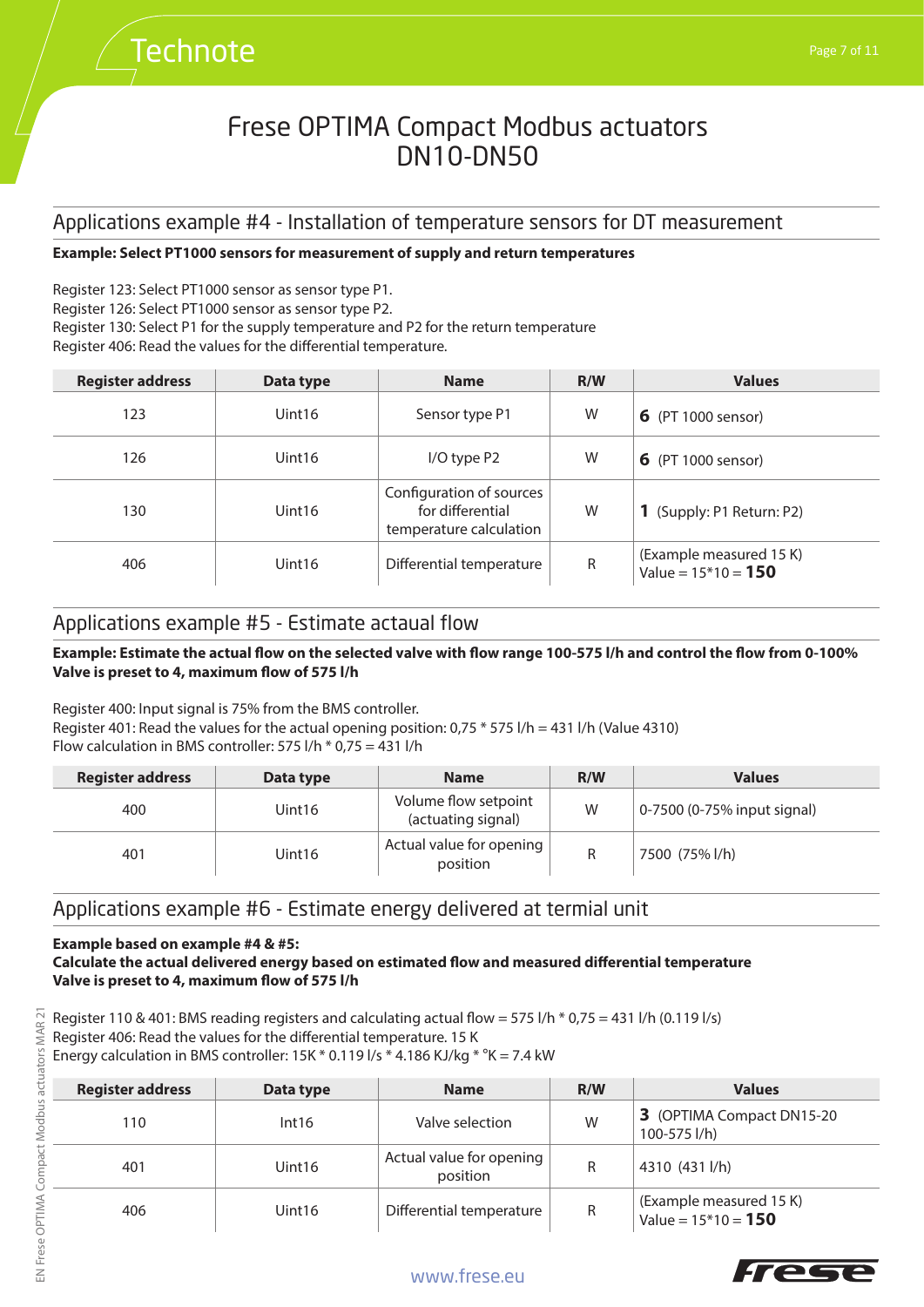# **Technote**

## Frese OPTIMA Compact Modbus actuators DN10-DN50

## Modbus RTU functionality

The actuator is using RS485 to communicate using Modbus RTU protocol.

#### **Data point (register) list for 53-1975 & 53-1977**

| <b>Register address</b> | Data type          | <b>Name</b>            | R/W     | <b>Values</b>                     |
|-------------------------|--------------------|------------------------|---------|-----------------------------------|
|                         | Uint16             | FW version             | R       | For example, $123$ = version 1.23 |
| 2                       | Uint <sub>16</sub> | HW ID                  | R       | e.g. 0x00F1                       |
| 3                       | Uint16             | SerNum1                | R       | 0-65535                           |
| 4                       | Uint16             | SerNum <sub>2</sub>    | R       | 0-65535                           |
| 5                       | Uint16             | SerNum3                | R       | 0-65535                           |
|                         | Uint16             | RS485 baud rate<br>R/W |         | 0: default (38400,8,N,2)          |
|                         |                    |                        |         | 1:9600                            |
|                         |                    |                        |         | 2:19200                           |
| 105                     |                    |                        |         | 3:38400                           |
|                         |                    |                        | 4:57600 |                                   |
|                         |                    |                        |         | 5:115200                          |
| 106                     | Uint16             | RS485 stop bits        | R/W     | 1, 2                              |
| 107                     | Uint16             | RS485 parity           | R/W     | $0:$ none                         |
|                         |                    |                        |         | $1:$ equal                        |
|                         |                    |                        |         | 2:odd                             |

### Valve selection via Register 110

**53-1975**

| <b>Number</b> | Flow I/h<br><b>Minimum</b> | Flow I/h<br><b>Maximum</b> | <b>Dimension</b>   | <b>Stroke/Type</b>   | <b>Valve &amp; Actuator</b><br><b>Characteristic</b> |
|---------------|----------------------------|----------------------------|--------------------|----------------------|------------------------------------------------------|
| 0             | 50 (Dummy value)           | 500 (Dummy value)          | N/A                | 2.8 mm (Dummy value) | LIN (Dummy value)                                    |
|               | 30                         | 200                        | <b>DN10-DN15</b>   | 2.5 mm/Low           | LIN                                                  |
| $\mathcal{P}$ | 65                         | 370                        | <b>DN10-DN15</b>   | 5.0 mm/Low           | LIN                                                  |
| 3             | 100                        | 575                        | <b>DN15-DN20</b>   | 2.5 mm/High          | <b>LIN</b>                                           |
| 4             | 220                        | 1330                       | DN15-DN20          | 5.0 mm/High          | LIN                                                  |
| 5             | 300                        | 1800                       | <b>DN20</b>        | 5.5 mm/High          | <b>LIN</b>                                           |
| 6             | 280                        | 1800                       | <b>DN25</b>        | 5.5 mm/Low           | LIN                                                  |
| ⇁             | 600                        | 3609                       | DN <sub>25</sub> L | 5.5 mm/High          | <b>LIN</b>                                           |
| 8             | 550                        | 4001                       | <b>DN32</b>        | $5.5 \text{ mm}$     | LIN                                                  |

### **53-1977**

| <b>Number</b> | Flow I/h<br><b>Minimum</b> | Flow I/h<br><b>Maximum</b> | <b>Dimension</b> | <b>Stroke/Type</b> | <b>Valve &amp; Actuator</b><br><b>Characteristic</b> |
|---------------|----------------------------|----------------------------|------------------|--------------------|------------------------------------------------------|
|               | 50 (Dummy value)           | 10000 (Dummy value)        | N/A              | N/A                | LIN (Dummy value)                                    |
|               | 1370                       | 9500                       | <b>DN40</b>      | $15 \text{ mm}$    | LIN                                                  |
|               | 1400                       | 1500                       | <b>DN50</b>      | 15 mm              | LIN                                                  |

The actuator will recognize a longer stroke, than is available for control of the valve. After register 110 setup, the valve will move to the selected stroke, for 100% opening. **Register 113** shows the maximum flow for the set valve in register 110. **Register 114** is used to limit the max flow, via stroke-limitation.

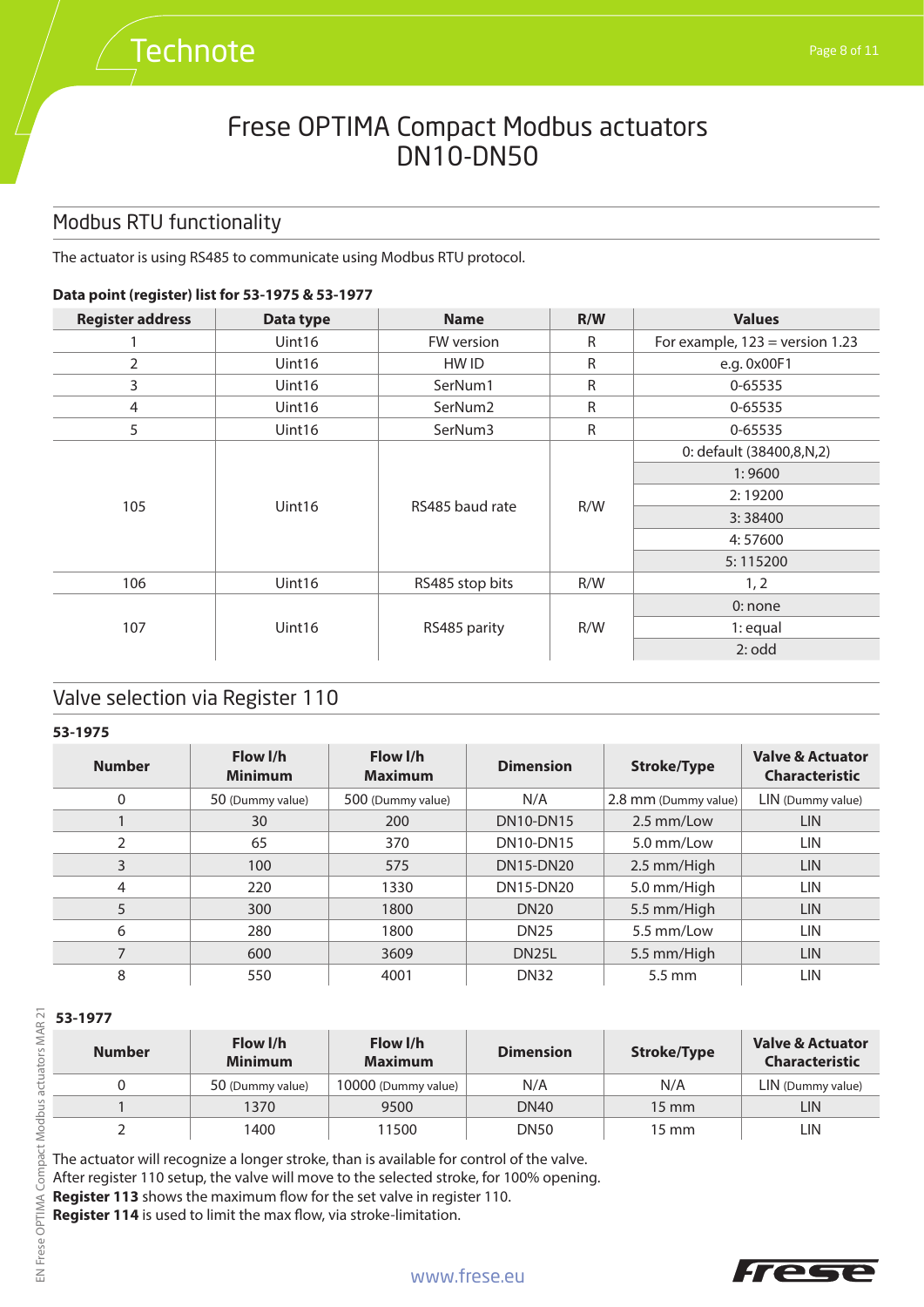# **Technote**

## Frese OPTIMA Compact Modbus actuators DN10-DN50

## Modbus RTU functionality

| <b>Register address</b> | Data type | <b>Name</b>                                  | R/W | <b>Values</b>                                                                          |
|-------------------------|-----------|----------------------------------------------|-----|----------------------------------------------------------------------------------------|
|                         |           |                                              |     | $0:$ off                                                                               |
|                         |           |                                              |     | 1: Binary input                                                                        |
|                         |           |                                              |     | 2:010 V input                                                                          |
| 123                     | Uint16    | Sensor type P1                               | R/W | 3: KP10                                                                                |
|                         |           |                                              |     | 4: NI1000_DIN                                                                          |
|                         |           |                                              |     | 5: NI1000_LG                                                                           |
|                         |           |                                              |     | 6: PT1000                                                                              |
| 124                     | Uint16    | <b>Inversion P1</b>                          | R/W | $0$ : = normal, 1: = inverse                                                           |
| 125                     | Int16     | Correction value/offset P1                   | R/W | V*100,K*10                                                                             |
|                         |           |                                              |     | $0:$ off                                                                               |
|                         |           |                                              |     | 1: Binary input                                                                        |
|                         |           |                                              |     | 2:010 V input                                                                          |
|                         |           |                                              |     | 3: KP10                                                                                |
|                         |           |                                              | R/W | 4: NI1000_DIN                                                                          |
| 126                     | Uint16    | I/O type P2                                  |     | 5: NI1000_LG                                                                           |
|                         |           |                                              |     | 6: PT1000                                                                              |
|                         |           |                                              |     | 8: Y output 010V                                                                       |
|                         |           |                                              |     | 10: Changeover output (0 $V = \text{cool}$ -<br>ing, $5V =$ shut-off, $10V =$ heating) |
| 127                     | Uint16    | Inversion P2 (input)                         | R/W | $0$ : = normal, 1: = inverse                                                           |
| 128                     | Int16     | Correction value/offset<br>P <sub>2</sub>    | R/W | V*100,K*10                                                                             |
| 129                     | Uint16    | Inversion P2 (output)                        | R/W | $0:$ = normal, $1:$ = inverse                                                          |
|                         |           |                                              |     | 0: Supply and return temperature:<br>Bus register value                                |
|                         |           |                                              |     | 1: Supply: P1 Return: P2                                                               |
|                         |           | Configuration of sources<br>for differential |     | 2: Supply: P2, Return: P1                                                              |
| 130                     | Uint16    | temperature calculation                      | R/W | 3: Supply: P1, Return: Bus                                                             |
|                         |           |                                              |     | 4: Supply: P2, Return Bus                                                              |
|                         |           |                                              |     | 5: Supply: Bus, Return: P1                                                             |
|                         |           |                                              |     | 6: Supply: Bus, Return: P2                                                             |
|                         |           |                                              |     | 0: no monitoring                                                                       |
|                         |           | <b>Bus failure function</b>                  | R/W | 1: CLOSED when time is exceeded<br>(120 s)                                             |
| 133                     | Uint16    |                                              |     | 2: OPEN when time is exceeded<br>(120 s)                                               |
|                         |           |                                              |     | 3: Setting in "Emergency position"<br>register when time is exceeded<br>(120 s)        |
| 134                     | Uint 16   | <b>Emergency position</b>                    | R/W | $0.10000 = 0.100.0\%$                                                                  |
| 135                     | Int 16    | Flush timer                                  | R/W | Value in minutes, $0$ : = inactive                                                     |

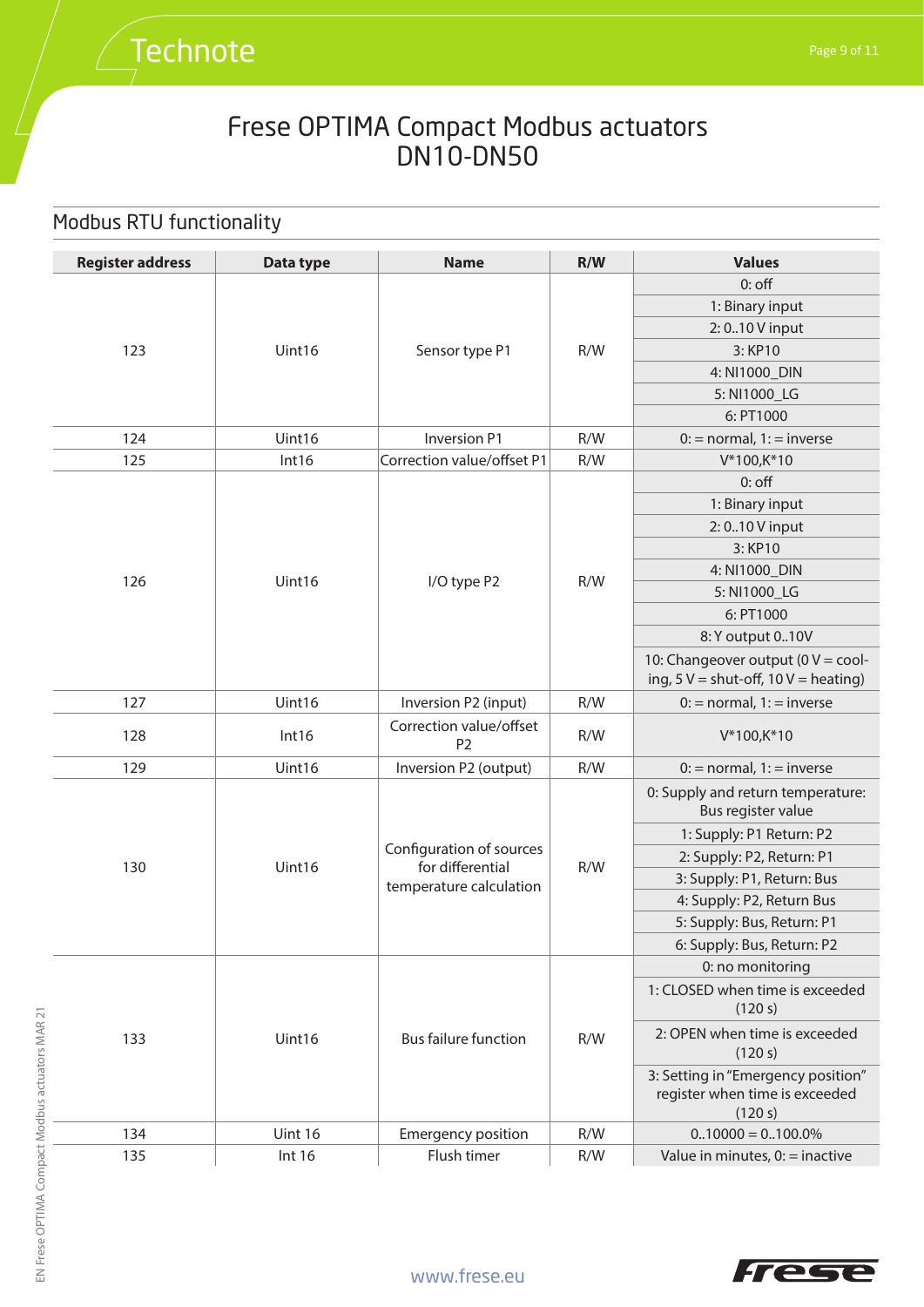## Modbus RTU functionality

**Technote** 

| <b>Register address</b> | Data type | <b>Name</b>                                | R/W          | <b>Values</b>                                                                                                          |
|-------------------------|-----------|--------------------------------------------|--------------|------------------------------------------------------------------------------------------------------------------------|
| 136                     | Int16     | Valve exercise timer                       | R/W          | Value in hours, $0$ : = inactive                                                                                       |
|                         |           |                                            |              | 0: Normal operation                                                                                                    |
|                         |           |                                            |              | 1: Valve adaptation/initialization run                                                                                 |
|                         |           |                                            |              | 2: Test run                                                                                                            |
| 138                     | Uint16    | Command                                    | R/W          | 3: Sync                                                                                                                |
|                         |           |                                            |              | 4: ErrorReset                                                                                                          |
|                         |           |                                            |              | 5: baud rate change:                                                                                                   |
|                         |           |                                            |              | 0: Controlled using setpoint                                                                                           |
|                         |           |                                            |              | 1: Open                                                                                                                |
| 200                     | Uint16    | Operating mode                             | R/W          | 2: Closed                                                                                                              |
|                         |           |                                            |              | 3: MinPos                                                                                                              |
|                         |           |                                            |              | 5: MaxPos                                                                                                              |
|                         |           |                                            |              | 0: Shut-off                                                                                                            |
| 201                     | Uint16    | Changeover mode                            | R/W          | 1: Heating                                                                                                             |
|                         |           |                                            |              | 2: Cooling                                                                                                             |
| 312                     | Uint16    | Nominal stroke limit in<br>% min.          | R/W          | $0.10000 = 0.100.0\%$                                                                                                  |
| 313                     | Uint16    | Nominal stroke limit in<br>$%$ max.        | R/W          | $0.10000 = 0.100.0\%$                                                                                                  |
|                         | Uint16    | Operating status/error                     | ${\sf R}$    | 0x0000: Normal operation,<br>no message                                                                                |
|                         |           |                                            |              | 0x0001: Internal memory fault                                                                                          |
|                         |           |                                            |              | 0x0002: Internal AD conversion fault                                                                                   |
| 318                     |           |                                            |              | 0x0004: Valve adaptation fault                                                                                         |
|                         |           |                                            |              | 0x0008: Internal motor function fault                                                                                  |
|                         |           |                                            |              | 0x0010: P1 out of range                                                                                                |
|                         |           |                                            |              | 0x0020: P2 out of range                                                                                                |
|                         |           |                                            |              | 0x0100: Command execution test                                                                                         |
|                         |           |                                            |              | run/adaptation active                                                                                                  |
| 319                     | Uint16    | Flush timer currently                      | $\mathsf{R}$ | Remaining minutes until flushing                                                                                       |
| 320                     | Uint16    | Valve exercise timer<br>currently          | $\mathsf{R}$ | Remaining hours up to valve exercise                                                                                   |
| 321                     | Uint32    | Operating time                             | $\mathsf{R}$ | Seconds                                                                                                                |
| 323                     | Uint32    | Distance counter                           | $\mathsf{R}$ | mm                                                                                                                     |
| 400                     | Uint16    | Volume flow setpoint<br>(actuating signal) | R/W          | $0.10000 = 0.100\%$                                                                                                    |
| 401                     | Uint16    | Actual value for opening<br>position       | ${\sf R}$    | $0.10000 = 0.100\%$                                                                                                    |
| 404                     |           |                                            |              | Current supply temperature in<br>°C*10 (write-protected<br>when source P1 or P2 is assigned)                           |
|                         | Int16     | Supply temperature                         | R/(W)        | If the range is exceeded, the value<br>is set to 151 °C If the value is below<br>the range, the value is set to -51 °C |